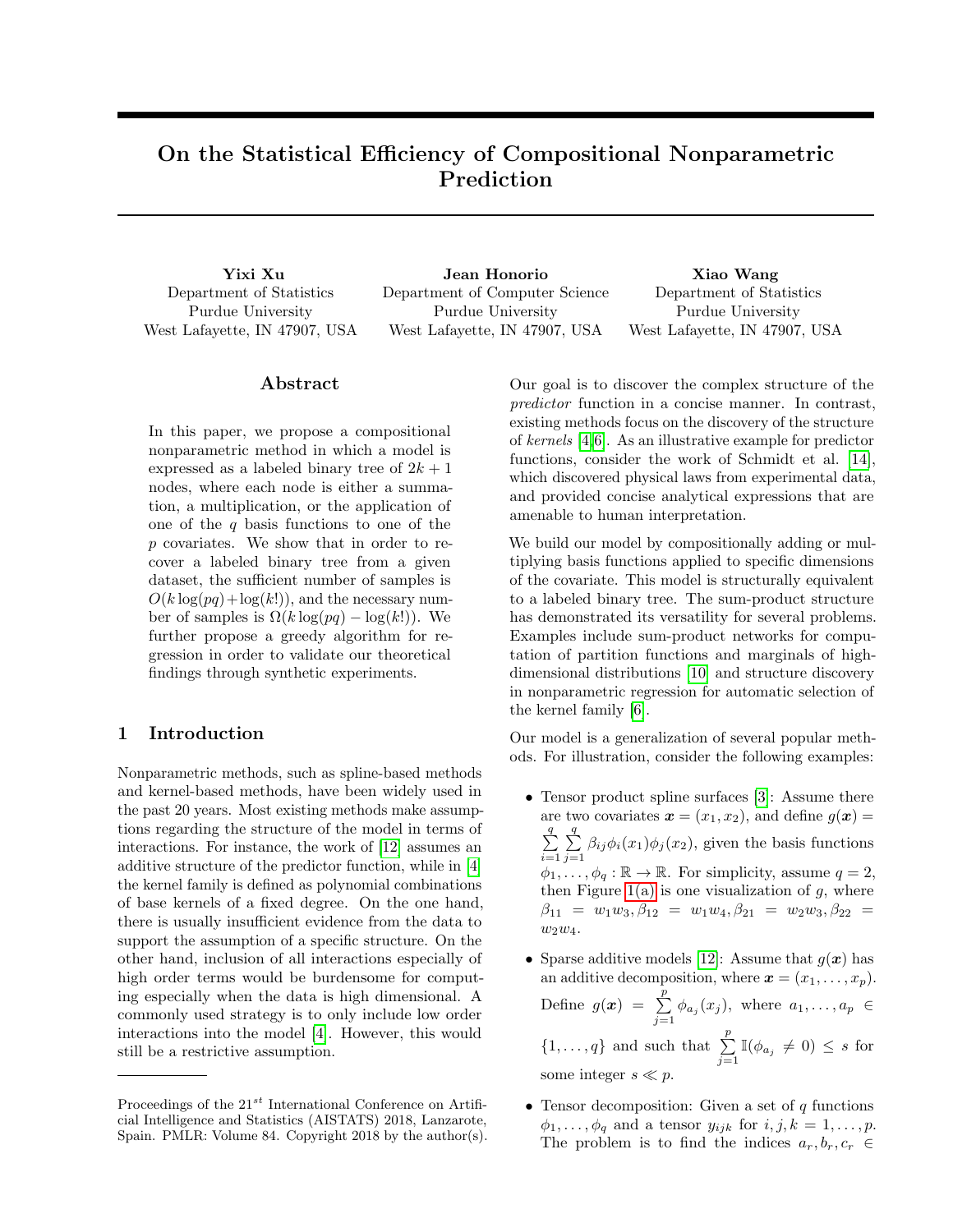$$
\{1, \ldots, q\} \text{ for } r = 1, \ldots, R, \text{ that minimize:}
$$
\n
$$
\sum_{i=1}^{p} \sum_{j=1}^{p} \sum_{k=1}^{p} \left( \sum_{r=1}^{R} w_r \phi_{a_r}(i) \phi_{b_r}(j) \phi_{c_r}(k) - y_{ijk} \right)^2.
$$
\nNote that 
$$
\sum_{r=1}^{R} w_r \phi_{a_r}(i) \phi_{b_r}(j) \phi_{c_r}(k)
$$
 can be written

as a fixed weighted labeled binary tree. Figure [1\(b\)](#page-1-1) illustrates the case when  $R = 2$ .

Our contribution is as follows. First, we propose a general compositional sum-product nonparametric method, in which a model is expressed as a weighted labeled binary tree. Second, we provide a generalization bound that holds for any data distribution and any weighted labeled binary tree. We show that  $O(k \log(pq) + \log k!)$  samples are sufficient, by using Rademacher-complexity arguments. Third, we further show that  $\Omega(k \log (pq) - \log k!)$  samples are necessary, by using information-theoretic arguments. Thus, our sample complexity bounds are tight. Furthermore, since the sample complexity is *logarithmic* in  $p$  and  $q$ , our method is statistically suitable for high dimensions and a large number of basis functions. Finally, we propose a well-motivated greedy algorithm for regression in order to validate our theoretical findings.

For comparison with results on sparse additive models, the work of  $[12]$  presents an  $L_1$ -regularization approach. Additionally, a sample complexity of  $O(q \log((p - s)q))$ was shown to be sufficient for the correct identification of the basis functions in the sparse additive model. Note that in our work, we are interested in generalization bounds for the prediction error. The necessary number of samples for sparse additive models was analyzed in [\[11\]](#page-8-6), where a sample complexity of  $\Omega(s \log p)$  was found for the recovery of a function that is close to the true function in  $L_2$ -norm. Our sample complexity guarantee of  $O(k \log p)$  matches this bound.

The paper is structured as follows. In Section 2, we provide a generalization bound. Section 3 discusses the necessary number of samples. In Section 4, we propose a greedy search algorithm for regression. In Section 5, we validate our theoretical results through synthetic experiments.

# 2 Compositional Nonparametric Trees for the General Prediction Problem

In this section, we define the general prediction problem, and then propose a solution via a compositional nonparametric method, in which a model is defined as a weighted labeled binary tree. In this tree, each node represents a multiplication, an addition, or the application of a basis function to a particular covariate.

<span id="page-1-0"></span>

<span id="page-1-1"></span>(b) Tensor decomposition.

<span id="page-1-3"></span>Figure 1: Examples of tensor product spline surfaces and tensor decomposition.



<span id="page-1-4"></span>Figure 2: Two tree examples.

The General Prediction Problem. Assume that  $x_1, \ldots, x_n$  are *n* independent random variables on  $\mathcal{X} =$  $\mathbb{R}^p$ ,  $y_1, \ldots, y_n$  are on  $\mathcal{Y} \subseteq \mathbb{R}$ . The general prediction problem is defined as

<span id="page-1-2"></span>
$$
y_i = t(g(\mathbf{x}_i) + \epsilon_i), \tag{1}
$$

where  $t : \mathbb{R} \to \mathcal{Y}$  is a fixed function related to the prediction problem,  $g : \mathbb{R}^p \to \mathbb{R}$  is an unknown function, and  $\epsilon_i$  is an independent noise. We provide two examples in order to illustrate how to adopt equation [\(1\)](#page-1-2) to different settings. For regression, we define  $t(z) = z$ , while for classification, we define  $t(z) = sign(z)$ .

The Labeled Binary Tree. We define a functional structure built compositionally by adding and multiplying a small number of basis functions. A straightforward visualization of this structure is a labeled binary tree. Given an infinite set of basis functions  $\Phi = {\phi_l, l = 1, 2, \cdots, \infty}$  on  $\mathbb{R} \to [-1, 1]$  and a truncation parameter q,  $\mathcal{F}_{2k+1}$  is a set of binary trees where:

1. there are no more than  $2k + 1$  nodes,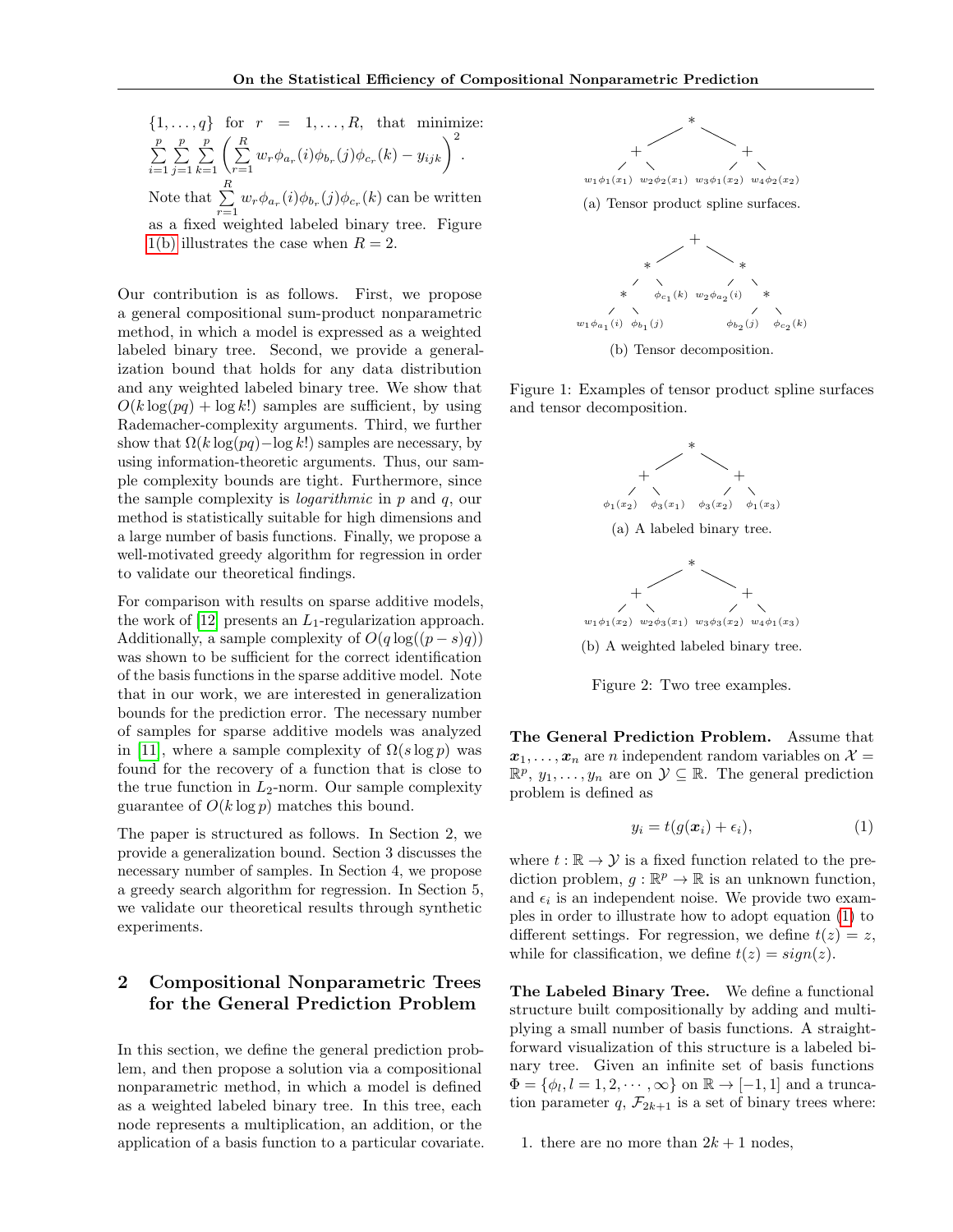- 2. the labels of non-leaf nodes can be either "+" or  $((*)$ ,
- 3. the label of a leaf node can only be a function in  $\Phi$  on a specific dimension of the covariate  $x =$  $(x_1, \ldots, x_p)$ , that is  $\phi_i(x_i)$  for any  $i = 1, \ldots, q$  and  $j=1,\ldots,p,$

Figure [2\(a\)](#page-1-3) gives an example of a labeled binary tree with seven nodes. All the leaves are  $\phi_i(x_i)$ s, while all non-leaf nodes are operations. Note that if we switch the left sub-tree and the right sub-tree, we obtain an equivalent structure.

As pointed out later in Remark [1,](#page-4-0) in the nonparametric setting, both  $k$  and  $q$  are allowed to grow as a function of n.

The Weighted Labeled Binary Tree. It is easy to show that a labeled binary tree with  $2k + 1$  nodes has the following properties:

- 1. It includes k operations.
- 2. It has  $k+1$  leaves.

An easy way to add weights is to directly add weights to each leaf node, as shown in Figure [2\(b\).](#page-1-4) So given a tree structure  $f \in \mathcal{F}_{2k+1}$ , we can define  $\mathcal{W}(f)$  as the set of all weighted labeled binary trees given  $f$ , with constraint  $\|\boldsymbol{w}\|_1 \leq 1$ . Additionally, we define

$$
\mathcal{W}_{2k+1} = \bigcup_{f \in \mathcal{F}_{2k+1}} \mathcal{W}(f). \tag{2}
$$

For a fixed  $f \in \mathcal{F}_{2k+1}$ , any  $h \in \mathcal{W}(f)$  can be rewritten as a summation of some basis functions and some productions of basis functions. For instance, given  $w$  and the labeled binary tree structure  $f_0$  in Figure [2\(a\),](#page-1-3) Figure [2\(b\)](#page-1-4) represents a function  $h(x; f_0, \mathbf{w}) = (w_1 \phi_1(x_2) + w_2 \phi_3(x_1))$  \*  $(w_3\phi_3(x_2) + w_4\phi_1(x_3))$ , and it is the summation of 4 interactions  $w_1w_3\phi_1(x_2)\phi_3(x_2)$ ,  $w_1w_4\phi_1(x_2)\phi_1(x_3)$ ,  $w_2w_3\phi_3(x_1)\phi_3(x_2)$ , and  $w_2w_4\phi_3(x_1)\phi_1(x_3)$ . Equivalently,  $h(x; f_0, w) = \langle v, u \rangle$ , where  $v = \psi_{f_0}^v(w)$  =  $(w_1w_3, w_1w_4, w_2w_3, w_2w_4)$  and  $\bm{u} = \psi_{f_0}^{u'}(\bm{x}) =$  $(\phi_1(x_2)\phi_3(x_2), \phi_1(x_2)\phi_1(x_3), \phi_3(x_1)\phi_3(x_2), \phi_3(x_1)\phi_1(x_3)).$ Similarly, for any labeled binary tree  $f$ , we could write  $h = h(x; f, \mathbf{w}) \in \mathcal{W}(f)$  as an inner product of two vectors  $v$  and  $u$ :

$$
h(x; f, \mathbf{w}) = \langle \mathbf{v}, \mathbf{u} \rangle, \quad \mathbf{v} = \psi_f^v(\mathbf{w}), \quad \mathbf{u} = \psi_f^u(\mathbf{x}), \tag{3}
$$

where the transformation function  $\psi_f^v$  and  $\psi_f^u$  depend on f. Define the length of the vector  $\boldsymbol{v}$  and  $\boldsymbol{u}$  as  $M_f$ , and  $M_f$  also depends on f. Define

<span id="page-2-0"></span>
$$
M_{2k+1} = \max_{f \in \mathcal{F}_{2k+1}} M_f.
$$
 (4)

<span id="page-2-4"></span>**Lemma 1.** If  $||w||_1 \leq 1$  and  $||\phi_i||_{\infty} \leq 1 \forall i$ , regardless of f, we always have  $||v||_1 \leq 1$  and  $||u||_{\infty} \leq 1$ .

 $\Box$ 

 $\Box$ 

Proof sketch. By induction.

(Detailed proofs can be found on Appendix A.)

#### 3 Sufficient Number of Samples

In this section, we provide a generalization bound that holds for any data distribution and any labeled binary tree. This not only implies the sufficient number of samples to recover a labeled binary tree from a given dataset, but also guarantees that the empirical risk (i.e., the risk with respect to a training set) is a consistent estimator of the true risk (i.e., the risk with respect to the data distribution). We first bound the size of  $\mathcal{F}_{2k+1}$ , and then show a Rademacher-based uniform convergence guarantee.

Properties of the Labeled Binary Tree Set. Let  $|\mathcal{F}_{2k+1}|$  denote the size of  $\mathcal{F}_{2k+1}$ : the labeled binary tree set with no more than  $2k + 1$  nodes. The lemma below gives the upper bound of the size of the functional space, which will be used later to show the uniform convergence.

<span id="page-2-1"></span>**Lemma 2.** For  $k \geq 1$ , we have  $|\mathcal{F}_{2k+1}| \leq$  $4k(k)!(pq)^{k+1}.$ 

*Proof sketch.* By induction. 
$$
\Box
$$

The lemma below gives the upper bound of  $M_{2k+1}$ , which is used to later to bound the Rademacher complexity. Remind that  $M_{2k+1}$  is defined in eq.[\(4\)](#page-2-0).

<span id="page-2-2"></span>Lemma 3.  $M_{2k+1} < (1.45)^{k+1}$ .

Proof sketch. By induction.

Rademacher-based Uniform Convergence. Next, we present our first main theorem, which guarantees a uniform convergence of the empirical risk to the true risk, regardless of the tree structure and weights.

<span id="page-2-3"></span>Assume that  $d: \mathcal{Y} \times \mathcal{Y} \rightarrow [0, 1]$  is a 1-Lipschitz function related to the prediction problem. For regression, we assume  $\mathcal{Y} = \mathbb{R}$ , and  $d(y, y') = \min(1, (y - y')^2/2),$ while for classification, we assume  $\mathcal{Y} = \{-1, 1\}$ , and  $d(y, y') = \min(1, \max(0, 1 - yy'))$ . Let  $z = (x, y) \in \mathcal{Z}$ , where  $\mathcal{Z} = \mathcal{X} \times \mathcal{Y}$ . Furthermore, let  $\mathcal{H}(f) = \{h(z) =$  $d(y, g(x)), g \in \mathcal{W}(f)$  for a fixed labeled binary tree f. Let  $\mathcal{H}_{2k+1}$  be a hypothesis class satisfying

$$
\mathcal{H}_{2k+1} = \bigcup_{f \in \mathcal{F}_{2k+1}} \mathcal{H}(f).
$$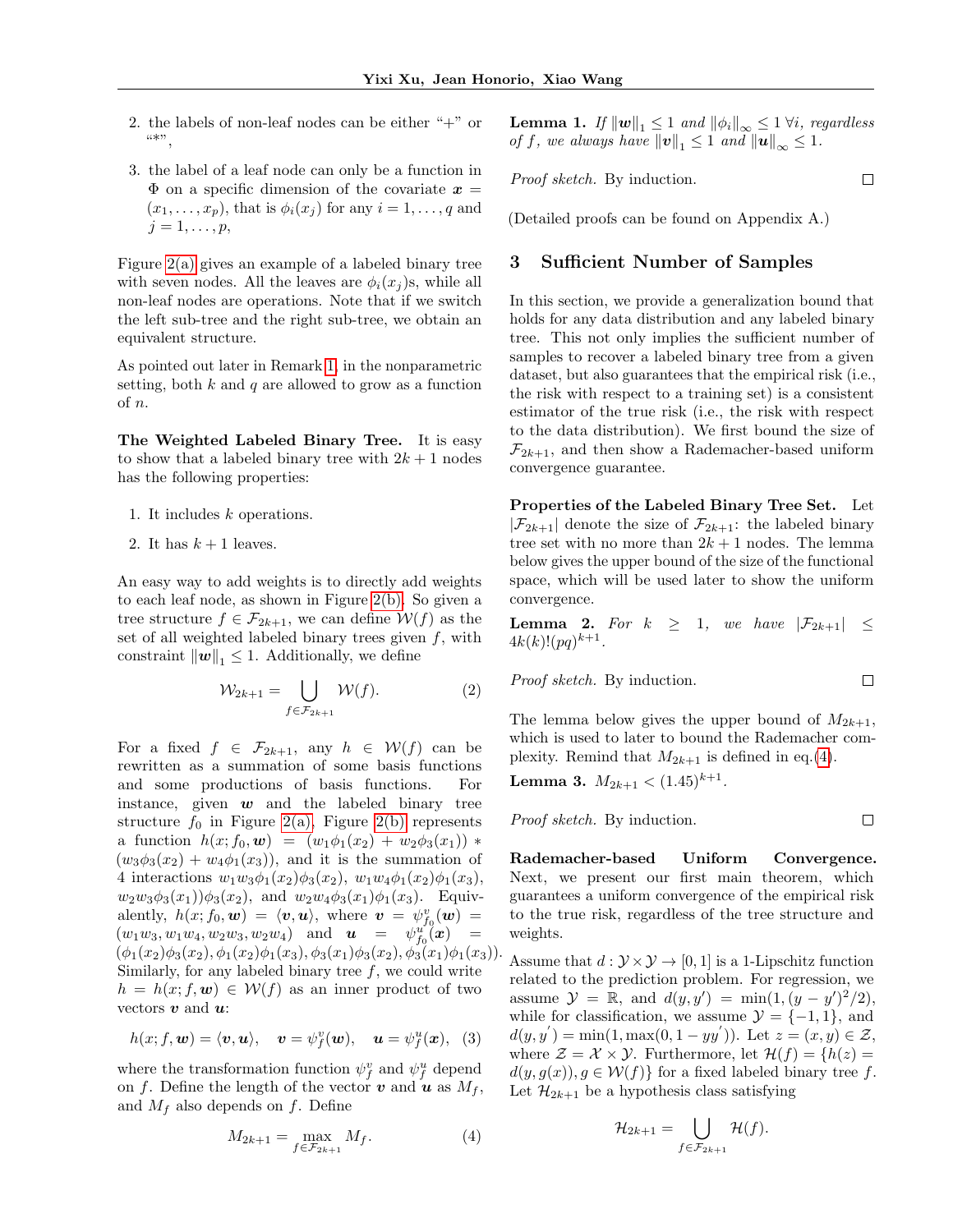For every  $h \in \mathcal{H}(f)$ , we define the true and empirical risks as

$$
\mathbb{E}_{\mathcal{D}}[h] = \mathbb{E}_{z \sim \mathcal{D}}[h(z)], \quad \widehat{\mathbb{E}}_S[h] = \frac{1}{n} \sum_{i=1}^n h(z_i). \tag{5}
$$

Next, we state our generalization bound that shows that  $O(k \log(pq) + \log k!)$  samples are sufficient for learning.

<span id="page-3-2"></span>**Theorem 1.** Let  $z = (x, y)$  be a random variable of support Z and distribution D. Let  $S = \{z_1 \dots z_n\}$  be a dataset of n i.i.d. samples drawn from  $\mathcal{D}$ . Fix  $\delta \in (0,1)$ . With probability at least  $1 - \delta$  over the choice of S, we have:

$$
(\forall f \in \mathcal{F}_{2k+1}, \forall h \in \mathcal{H}(f))
$$

$$
\mathbb{E}_{\mathcal{D}}[h] \leq \widehat{\mathbb{E}}_S[h] + 2\sqrt{\frac{k+1}{n}} + \sqrt{\frac{(k+1)\log pq + \log 8k(k)! + \log(1/\delta)}{2n}}
$$

*Proof.* Given a function  $h : \mathcal{Z}^n \to \mathbb{R}$ , we define  $\mathbb{E}_{S}[h(S)] = \mathbb{E}_{S \sim \mathcal{D}^n}[h(S)]$ . The function  $\varphi_f(S) =$  $\sup_{h \in \mathcal{H}(f)} \left( \mathbb{E}_{\mathcal{D}}[h] - \widehat{\mathbb{E}}_S[h] \right)$  fulfills the condition in Mc-Diarmid's inequality and  $\mathcal{H}(f) \subseteq \{h|h : \mathcal{Z} \to [0,1]\},\$ by Lemma 4 (Please see Appendix B.), therefore  $\mathbb{P}[\varphi_f(S)-\mathbb{E}_S[\varphi_f(S)] \ \geq \ \varepsilon] \ \leq \ e^{\frac{-2 \varepsilon^2}{\sum_{i=1}^n (1/n)^2}} \ = \ e^{-2n \varepsilon^2}.$ Furthermore, by applying the union bound for all  $f \in \mathcal{F}_{2k+1}$ , by Lemma [2,](#page-2-1) and by Hoeffding's inequality, we have:

$$
\mathbb{P}[(\exists f \in \mathcal{F}_{2k+1}), \varphi_f(S) - \mathbb{E}_S[\varphi_f(S)] \ge \varepsilon]] \le
$$
\n
$$
\sum_{f \in \mathcal{F}_{2k+1}} \mathbb{P}[\varphi_f(S) - \mathbb{E}_S[\varphi_f(S)] \ge \varepsilon] \le 2|\mathcal{F}_{2k+1}|e^{-2n\epsilon^2}
$$
\n
$$
\le 8k(k)!(pq)^{k+1}e^{-2n\epsilon^2}
$$

Equivalently, 
$$
\mathbb{P}[(\forall f \in \mathcal{F}_{2k+1}), \varphi_f(S) - \mathbb{E}_S[\varphi_f(S)] \le \varepsilon]] \ge 1 - 8k(k)!(pq)^{k+1}e^{-2n\epsilon^2}.
$$
  
Setting  $8k(k)!(pq)^{k+1}e^{-2n\epsilon^2} = \delta$ , we get

$$
\varepsilon = \sqrt{\frac{(k+1)\log pq + \log 8k(k)! + \log(1/\delta)}{2n}}.
$$
 Thus:

$$
\mathbb{P}\left[\left(\forall f \in \mathcal{F}_{2k+1}\right), \varphi_f(S) < \mathbb{E}_S[\varphi_f(S)] + \sqrt{\frac{(k+1)\log pq + \log 8k(k)! + \log(1/\delta)}{2n}}\right] \ge 1 - \delta \tag{6}
$$

Note that by the definition of the supremum, by the definition of the function  $\varphi_f : \mathcal{Z}^n \to \mathbb{R}$ , and by eq.[\(6\)](#page-3-0), with probability at least  $1 - \delta$ , simultaneously for all

$$
f \in \mathcal{F}_{2k+1} \text{ and } h \in \mathcal{H}(f)
$$
  
\n
$$
\mathbb{E}_{\mathcal{D}}[h] - \widehat{\mathbb{E}}_S[h] \le \sup_{h \in \mathcal{H}(f)} \left( \mathbb{E}_{\mathcal{D}}[h] - \widehat{\mathbb{E}}_S[h] \right)
$$
  
\n
$$
= \varphi_f(S)
$$
  
\n
$$
< \sqrt{\frac{(k+1)\log pq + \log 8k(k)! + \log(1/\delta)}{2n}} + \mathbb{E}_S[\varphi_f(S)] \tag{7}
$$

The next step is to bound  $\mathbb{E}_{S}[\varphi_{f}(S)]$  in eq.[\(7\)](#page-3-1) in terms of the Rademacher complexity of  $W(f)$ . By the definition of  $\varphi_f$ , by the ghost sample technique, the Ledoux-Talagrand Contraction Lemma, we can show that

<span id="page-3-1"></span>
$$
\mathbb{E}_S[\varphi_f(S)] = 2\Re_n(\mathcal{H}(f)) \le 2\Re_n(\mathcal{W}(f))
$$

The final step is to bound  $\mathfrak{R}_n(\mathcal{W}(f))$ , and it is sufficient to bound  $\hat{\mathfrak{R}}_S(\mathcal{W}(f))$  for any  $f \in \mathcal{F}_{2k+1}$ . Then for a fixed  $f \in \mathcal{F}_{2k+1}$ , any  $g \in \mathcal{W}(f)$  can be rewritten as a summation of no more than  $[(1.45)^{k+1}]$  productions of basis functions, where  $[m]$  denotes that largest integer smaller than or equal to  $m$  according to Lemma [3.](#page-2-2) We could decompose  $h = h(x; f, w)$  as in equation [\(3\)](#page-2-3), thus  $h = h(x; f, w) = \langle v, u \rangle$ , where  $||v||_1 \leq 1$  and  $||u||_{\infty} \leq 1$  by Lemma [1.](#page-2-4) By using a technique similar to [\[9\]](#page-8-7) for linear prediction, we have

$$
\hat{\mathfrak{R}}_{S}(\mathcal{W}(f)) = \mathbb{E}_{\sigma} \left[ \sup_{g \in \mathcal{W}(f)} \left( \frac{1}{n} \sum_{i=1}^{n} \sigma_{i} g(\boldsymbol{x}^{(i)}) \right) \right]
$$
\n
$$
= \mathbb{E}_{\sigma} \left[ \sup_{\|\boldsymbol{w}\|_{1} \leq 1} \left( \frac{1}{n} \sum_{i=1}^{n} \sigma_{i} g(\boldsymbol{x}^{(i)}; \boldsymbol{w}, f) \right) \right]
$$
\n
$$
\leq \frac{1}{n} \mathbb{E}_{\sigma} \left[ \sup_{\|\boldsymbol{v}\|_{1} \leq 1} \left( \sum_{i=1}^{n} \sigma_{i} \langle \boldsymbol{v}, \boldsymbol{u}^{(i)} \rangle \right) \right]
$$
\n
$$
= \frac{1}{n} \mathbb{E}_{\sigma} \left[ \sup_{\|\boldsymbol{v}\|_{1} \leq 1} \langle \boldsymbol{v}, \sum_{i=1}^{n} \sigma_{i} \boldsymbol{u}^{(i)} \rangle \right]
$$
\n
$$
= \frac{\|\boldsymbol{v}\|_{1}}{n} \mathbb{E}_{\sigma} \left[ \|\sum_{i=1}^{n} \sigma_{i} \boldsymbol{u}^{(i)}\|_{\infty} \right]
$$
\n
$$
= \frac{1}{n} \mathbb{E}_{\sigma} \left[ \sup_{j} \sum_{i=1}^{n} \sigma_{i} [\boldsymbol{u}^{(i)}]_{j} \right]
$$
\n
$$
= \frac{\sqrt{2 \log M_{2k+1}}}{n} \sup_{j} \sqrt{\sum_{i=1}^{n} [\boldsymbol{u}^{(i)}]_{j}^{2}}
$$
\n
$$
\leq \frac{\sqrt{2 \log M_{2k+1}}}{n} \sqrt{n ||\boldsymbol{u}||_{\infty}^{2}}
$$
\n
$$
\leq \sqrt{\frac{2 \log M_{2k+1}}{n}}
$$
\n
$$
< \sqrt{\frac{2(k+1) \log 1.45}{n}}
$$
\n
$$
< \sqrt{\frac{k+1}{n}}
$$

<span id="page-3-0"></span>Finally, we have  $\Re_n(\mathcal{W}(f)) = \mathbb{E}_{S \sim \mathcal{D}^n}[\hat{\Re}_S(\mathcal{W}(f))]$  <  $\sqrt{\frac{k+1}{n}}$  $\Box$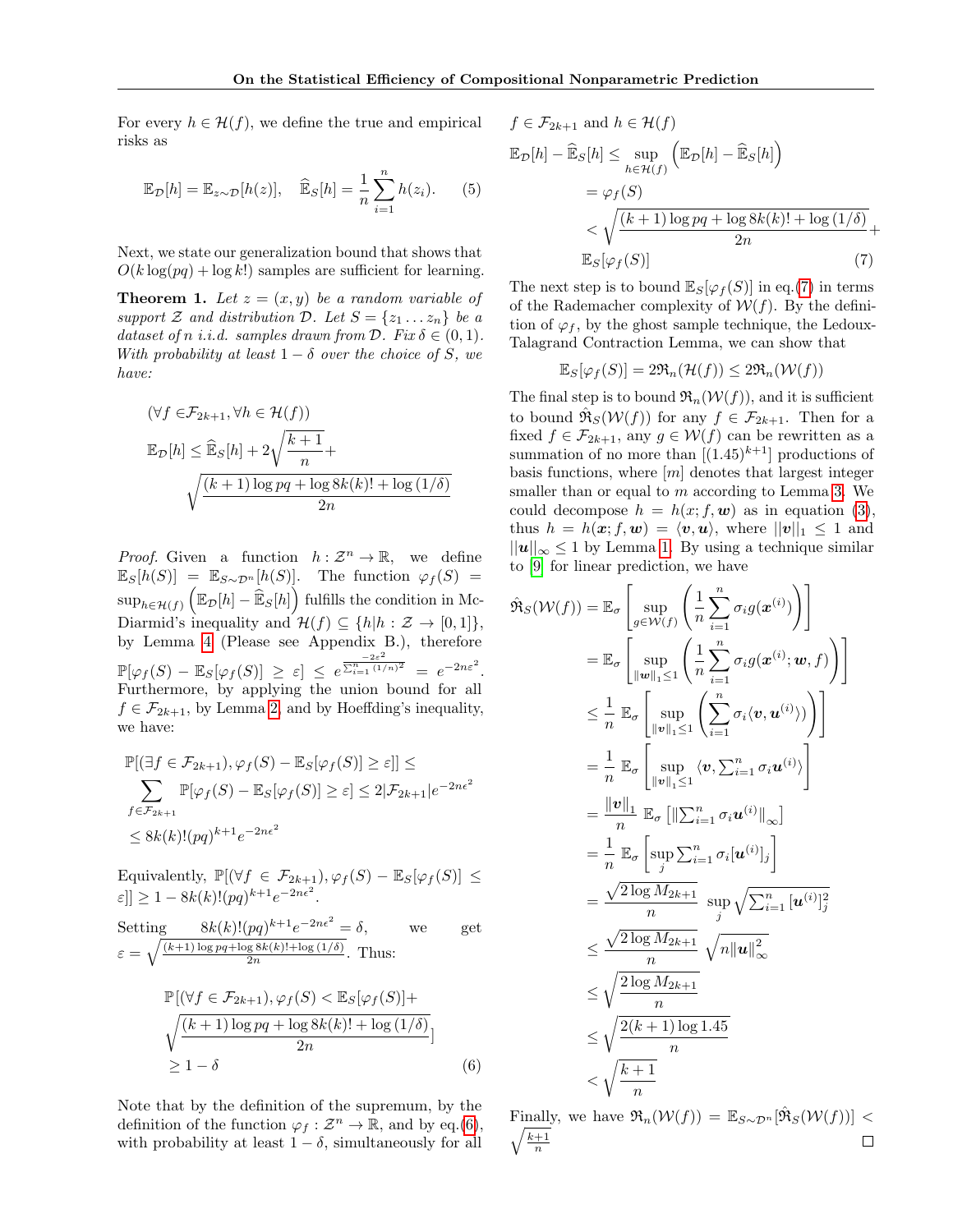<span id="page-4-1"></span>**Corollary 1.** Define  $\hat{h} = \argmin_{h \in \mathcal{H}_{\text{S}}} \widehat{\mathbb{E}}_S[h]$ , and  $\overline{h} =$  $h \in \mathcal{H}_{2k+1}$  $\arg \min \mathbb{E}_{\mathcal{D}}[h]$ . Then under the same setting of The $h \in \mathcal{H}_{2k+1}$ orem [1,](#page-3-2) fix  $\delta \in (0,1)$ . With probability at least  $1-2\delta$ over the choice of S, we have:

$$
\mathbb{E}_{\mathcal{D}}[\hat{h}] - \mathbb{E}_{\mathcal{D}}[\bar{h}] \le 2\sqrt{\frac{k+1}{n}} + \sqrt{\frac{\log(1/\delta)}{2n}} + \sqrt{\frac{(k+1)\log pq + \log 8k(k)! + \log(1/\delta)}{2n}}
$$

*Proof.* By Theorem [1,](#page-3-2) with probability at least  $1 - \delta$ over the choice of S,

$$
\mathbb{E}_{\mathcal{D}}[\hat{h}] \le \widehat{\mathbb{E}}_S[\hat{h}] + 2\sqrt{\frac{k+1}{n}} + \sqrt{\frac{(k+1)\log pq + \log 8k(k)! + \log(1/\delta)}{2n}}
$$

By Hoeffding's inequality, with probability at least  $1-\delta$ over the choice of S,

$$
\widehat{\mathbb{E}}_S[\bar{h}] - \mathbb{E}_{\mathcal{D}}[\bar{h}] \le \sqrt{\frac{\log(1/\delta)}{2n}}
$$

Since  $\hat{h}$  minimizes  $\widehat{\mathbb{E}}_S[h], \widehat{\mathbb{E}}_S[\hat{h}] \leq \widehat{\mathbb{E}}_S[\bar{h}].$  With probability at least  $1 - 2\delta$  over the choice of S,

$$
\mathbb{E}_{\mathcal{D}}[\hat{h}] - \mathbb{E}_{\mathcal{D}}[\bar{h}] = \mathbb{E}_{\mathcal{D}}[\hat{h}] - \widehat{\mathbb{E}}_{S}[\bar{h}] + \widehat{\mathbb{E}}_{S}[\bar{h}] - \mathbb{E}_{\mathcal{D}}[\bar{h}] \n\leq \mathbb{E}_{\mathcal{D}}[\hat{h}] - \widehat{\mathbb{E}}_{S}[\hat{h}] + \widehat{\mathbb{E}}_{S}[\bar{h}] - \mathbb{E}_{\mathcal{D}}[\bar{h}] \n\leq 2\sqrt{\frac{k+1}{n}} + \sqrt{\frac{\log(1/\delta)}{2n}} + \sqrt{\frac{(k+1)\log pq + \log 8k(k)! + \log(1/\delta)}{2n}} \quad \square
$$

Next, we present a useful remark in the nonparametric setting, where both  $k$  and  $q$  are allowed to grow as a function of  $n$ .

<span id="page-4-0"></span>**Remark 1.** If  $k \in O(\min(n^{1/2-\epsilon}, \frac{n^{1-2\epsilon}}{\log n}))$  $\frac{a^{1-2\epsilon}}{\log p}$ )),  $q \in$  $O(e^{n^{1/2-\epsilon}})$  for any  $\epsilon \in (0,1/2)$ , then the generalization error in Theorem [1](#page-3-2) could be uniformly bounded by  $O(n^{-\epsilon}).$ 

## 4 Necessary Number of Samples

In this section, we analyze the necessary number of samples to recover a labeled binary tree from a given dataset. To show the necessary number of samples, we restrict the operation to multiplications only, and consider unit weights. Note that the necessary number of samples in restricted ensembles yields a lower bound for the original problem. The use of restricted

ensembles is customary for information-theoretic lower bounds [\[13,](#page-8-8) [15\]](#page-8-9). We utilize Fano's inequality as the main proof technique.

We construct a restricted ensemble as follows. Dewe construct a restricted ensemble as follows. De-<br>fine a sequence of basis functions  $\phi_i(z) = \sqrt{2} \cos(i\pi z)$ , where  $z \in [-1, 1]$  for  $i = 1, \ldots, q$ . Furthermore, let  $x_i \sim Unif[-1,1]^p, \epsilon_i \sim N(0, \sigma_{\epsilon}^2)$ . Let  $S = \{(\boldsymbol{x}_i, z_i):$  $z_i = g(x_i) + \epsilon_i, i = 1, \ldots, n$ , and  $S' = \{ (x_i, y_i) :$  $y_i = t(z_i), i = 1, \ldots, n$ , where  $t : \mathbb{R} \to \mathcal{Y}$  is a fixed function related to the prediction problem, as introduced in Section 2. This defines a Markov chain  $g \to S \to S' \to \hat{g}$ . To apply Fano's inequality, we need to further bound the mutual information  $\mathbb{I}(g, S')$ by a sum of Kullback-Leibler (KL) divergences of the form  $KL(P_{\boldsymbol{x},y|g_i} | P_{\boldsymbol{x},y|g'_i})$  where  $g_i$  and  $g'_i$  are two different compositional trees. Consider a labeled binary tree subspace  $\mathcal{G}_{2k+1}$  of  $\mathcal{F}_{2k+1}$ , where we only allow for multiplication nodes (i.e., additions are not allowed) and where each covariate  $x_i$  of the independent variable  $x$  is used only once. Furthermore, we consider a restricted ensemble with unit weights. Equivalently,

$$
\mathcal{G}_{2k+1} = \{ g_{\mathcal{A}}(\boldsymbol{x}) = \prod_{(i,j) \in \mathcal{A}} \phi_i(x_j) : \mathcal{A} \subseteq \{1, ..., q\} \times \{1, ..., p\}, |\mathcal{A}| \le k+1, \forall (i,j) \in \mathcal{A}, l \ne i \Rightarrow (l,j) \notin \mathcal{A} \}.
$$
  
Let  $c = |\mathcal{G}_{2k+1}| = \sum_{i=1}^k q^{i+1} {p \choose i+1}.$ 

Next, we state our information-theoretic lower bound that shows that  $\Omega(k \log(pq) - \log k!)$  samples are necessary for learning.

Theorem 2. Assume nature uniformly picks a true hypothesis  $\bar{g}$  from  $\mathcal{G}_{2k+1}$ . For any estimator  $\hat{g}$ , if  $n \leq$  $(\log(q^{k+1} {p \choose k+1}) - 2 \log 2) \sigma_{\epsilon}^2/2$ , then  $\mathbb{P}[\hat{g} \neq \bar{g}] \geq \frac{1}{2}$ .

*Proof.* Any  $g_A \in \mathcal{G}_{2k+1}$  can be decomposed by the dimension of x:

$$
g_{\mathcal{A}}(\boldsymbol{x}) = \prod_{j=1}^p g_j^{\mathcal{A}}(x_j),
$$

where  $g_j^{\mathcal{A}} = \phi_{i_j}$  if  $\exists (i_j, j) \in \mathcal{A}$ , and  $g_j^{\mathcal{A}} \equiv 1$  if  $(i, j) \notin \mathcal{A}$ for any *i*. In addition,  $\int_{-1}^{1} \frac{1}{2} \phi_i(x) dx = 0$  and  $\langle \phi_i, \phi_{i'} \rangle =$  $\int_{-1}^{1} \frac{1}{2} \phi_i(x) \phi_{i'}(x) dx = I(i = i')$ . Thus,

$$
\langle g_{\mathcal{A}}, g_{\mathcal{A}'} \rangle = \int_{-1}^{1} \cdots \int_{-1}^{1} \frac{1}{2^p} g_j^{\mathcal{A}}(x_j) g_j^{\mathcal{A}'}(x_j) dx_1 \cdots dx_p
$$
  
= 
$$
\prod_{j=1}^{p} \int_{-1}^{1} \frac{1}{2} g_j^{\mathcal{A}}(x_j) g_j^{\mathcal{A}'}(x_j) dx_j
$$
  
= 
$$
\prod_{j=1}^{p} I(g_j^{\mathcal{A}} = g_j^{\mathcal{A}'})
$$
  
= 
$$
I(g_{\mathcal{A}} = g_{\mathcal{A}'})
$$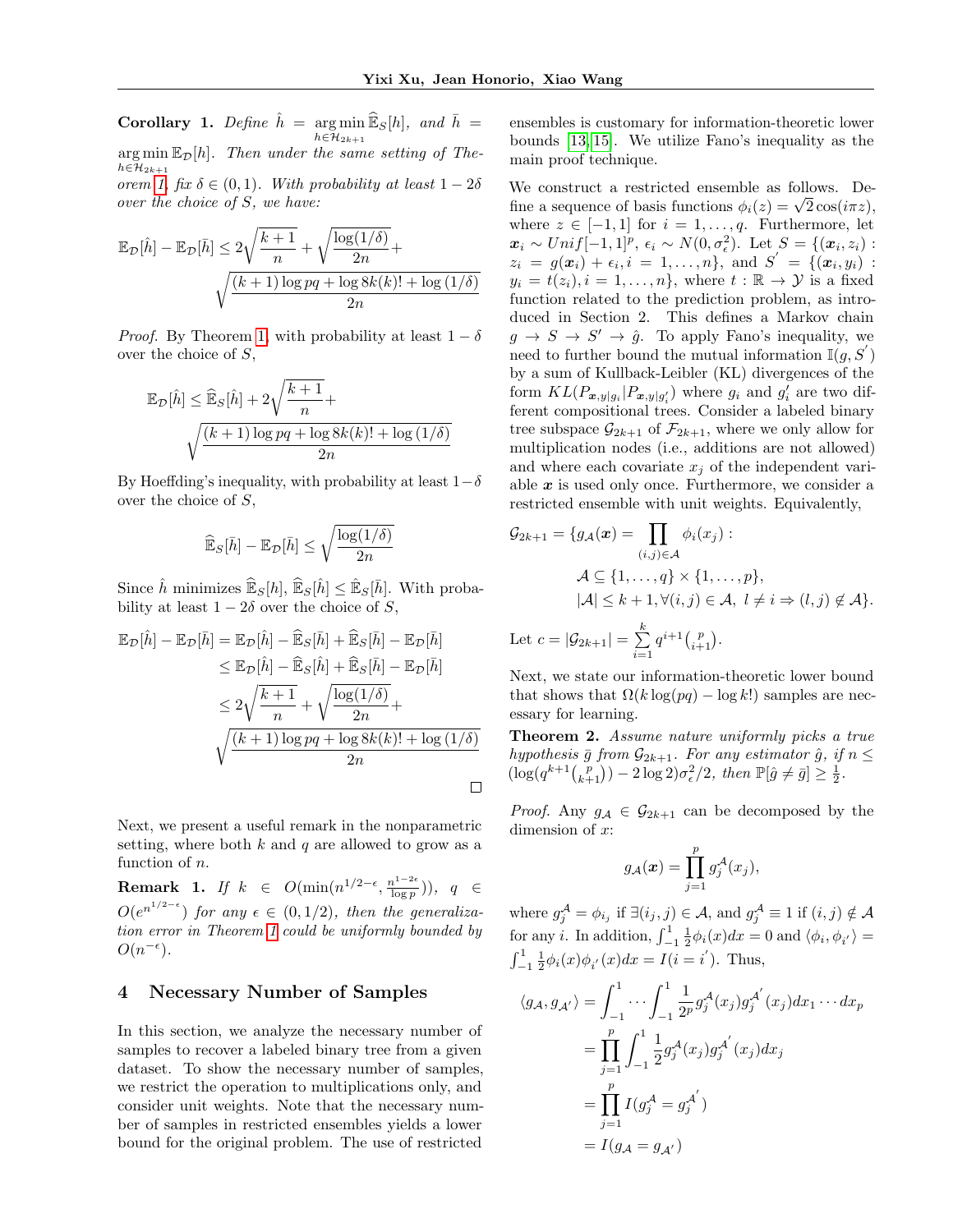Furthermore,

$$
||g_{\mathcal{A}} - g_{\mathcal{A}'}||^2 = \langle g_{\mathcal{A}}, g_{\mathcal{A}} \rangle + \langle g_{\mathcal{A}'}, g_{\mathcal{A}'} \rangle - 2 \langle g_{\mathcal{A}}, g_{\mathcal{A}'} \rangle
$$
  
= 2I(g\_{\mathcal{A}} = g\_{\mathcal{A}'}) (10)

By the data processing inequality [\[5\]](#page-8-10) in the Markov chain  $g \to S \to S' \to g$ , and since the mutual information can be bounded by a pairwise KL bound [\[16\]](#page-8-11), we have

$$
\begin{split}\n\mathbb{I}(\bar{g}, S') &\leq \mathbb{I}(\bar{g}, S) \\
&\leq \frac{1}{c^2} \sum_{\mathcal{A}} \sum_{\mathcal{A}'} KL(P_{S|g_{\mathcal{A}}}|P_{S|g_{\mathcal{A}'}}) \\
&= \frac{n}{c^2} \sum_{\mathcal{A}} \sum_{\mathcal{A}'} KL(P_{\boldsymbol{x}, y|g_{\mathcal{A}}}|P_{\boldsymbol{x}, y|g_{\mathcal{A}'}}) \\
&= \frac{n}{c^2} \sum_{\mathcal{A}} \sum_{\mathcal{A}'} KL(\mathcal{N}(g_{\mathcal{A}}, \sigma_{\epsilon}^2) | \mathcal{N}(g_{\mathcal{A}'}, \sigma_{\epsilon}^2)) \\
&= \frac{n}{c^2} \sum_{\mathcal{A}} \sum_{\mathcal{A}'} \frac{||g_{\mathcal{A}} - g_{\mathcal{A}'}||^2}{2\sigma_{\epsilon}^2} \\
&\leq \frac{n}{c^2} * c^2 * \frac{2}{2\sigma_{\epsilon}^2} \\
&= \frac{n}{\sigma_{\epsilon}^2}\n\end{split}
$$

By the Fano's inequality [\[5\]](#page-8-10) on the Markov chain  $q \rightarrow$  $S \to S' \to \hat{g}$ , we have

$$
\mathbb{P}[\hat{g} \neq \bar{g}] \ge 1 - \frac{\mathbb{I}(\bar{g}, S') + \log 2}{\log c} \ge 1 - \frac{n/\sigma_{\epsilon}^2 + \log 2}{\log c}
$$

By making

$$
\frac{1}{2} = \mathbb{P}[\hat{g} \neq \bar{g}] \ge 1 - \frac{n/\sigma_{\epsilon}^2 + \log 2}{\log c},
$$

we have

$$
n \le (\log c - 2\log 2)\sigma_{\epsilon}^2/2
$$

Since  $c \geq q^{k+1} {p \choose k+1}, \quad n \leq (\log(q^{k+1} {p \choose k+1}))$  - $2\log 2\sigma_{\epsilon}^2/2$  implies  $\mathbb{P}[\hat{g} \neq \bar{g}] \geq \frac{1}{2}$ . If  $p \gg k$ , the above is equivalent to

$$
n = \Omega\left(\frac{\sigma_{\epsilon}^2}{2}(\log[q^{k+1}p^{k+1}/(k+1)!] - 2\log 2)\right)
$$

$$
\in \Omega((k+1)\log(pq) - \log(k+1)!)
$$

 $\Box$ 

<span id="page-5-0"></span>Corollary 2. Assume nature uniformly picks a true function  $\bar{g}$  from  $\mathcal{G}_{2k+1}$ . For each  $g \in \mathcal{G}_{2k+1}$ , define a corresponding  $h(x, y) = \frac{1}{2}(y - g(x))^2$ . The corresponding true hypothesis is  $\bar{h} = \bar{h}(x, y) = \frac{1}{2}(y - \bar{g}(x))^2$ . Let  $\mathcal{H}_{2k+1} = \{h(\bm{x},y) = \frac{1}{2}(y-g(\bm{x}))^2, g \in \mathcal{G}_{2k+1}\}.$  For any estimator  $\hat{h} = \hat{h}(\boldsymbol{x}, y) = \frac{1}{2}(y - \hat{g}(\boldsymbol{x}))^2$ , if  $n \leq$  $(\log(q^{k+1} \binom{p}{k+1}) - 2 \log 2) \sigma_{\epsilon}^2/2$ , then  $\mathbb{E}_{\mathcal{D}}[\hat{h}] - E_{\mathcal{D}}[\bar{h}] \ge 1$ with probability at least  $\frac{1}{2}$ .

*Proof.*  $\bar{g}$  is the true function, so  $y = \bar{g}(x) + \epsilon$ , where  $\epsilon \sim N(0, \sigma_{\epsilon}^2)$ . Recall that by Theorem 2, if  $n \leq$  $(\log(q^{k+1} {p \choose k+1}) - 2 \log 2) \sigma_{\epsilon}^2/2$  then  $P[\bar{g} \neq \hat{g}] \geq 1/2$ . Thus, assuming that  $\bar{g} \neq \hat{g}$ , we have

$$
\mathbb{E}_{\mathcal{D}}[\hat{h}] - E_{\mathcal{D}}[\bar{h}] = \frac{1}{2} \mathbb{E}_{(\boldsymbol{x}, y) \sim \mathcal{D}}[(y - \hat{g}(\boldsymbol{x}))^2 - (y - \bar{g}(\boldsymbol{x}))^2]
$$
\n
$$
= \frac{1}{2} \mathbb{E}_{\boldsymbol{x} \sim Unif[-1,1]^p} [(\bar{g}(\boldsymbol{x}) + \epsilon - \hat{g}(\boldsymbol{x}))^2 - \epsilon^2]
$$
\n
$$
= \frac{1}{2} \mathbb{E}_{\boldsymbol{x}, \epsilon}[(\bar{g}(\boldsymbol{x}) - \hat{g}(\boldsymbol{x}))^2 + 2\epsilon(\bar{g}(\boldsymbol{x}) - \hat{g}(\boldsymbol{x}))]
$$
\n
$$
= \frac{1}{2} \mathbb{E}_{\boldsymbol{x}}[(\bar{g}(\boldsymbol{x}) - \hat{g}(\boldsymbol{x}))^2] +
$$
\n
$$
\mathbb{E}_{\epsilon}[\epsilon] * \mathbb{E}_{\boldsymbol{x}}[(\bar{g}(\boldsymbol{x}) - \hat{g}(\boldsymbol{x}))]
$$
\n
$$
= \frac{1}{2} ||\bar{g} - \hat{g}||^2
$$
\n
$$
= \frac{1}{2} * 2I(\bar{g} \neq \hat{g})
$$
\n
$$
= 1
$$

Remark 2. Excess risk measures how well the empirical risk minimizer performs when compared to the best candidate in the hypothesis class. On the one hand, Corollary [1](#page-4-1) discusses the upper bound of the excess risk, and indicates that the sufficient sample complexity is  $O(k \log(pq) + \log k!)$ . On the other hand, Corollary [2](#page-5-0) discusses the lower bound of the excess risk, and shows that the necessary sample complexity is  $\Omega(k \log (pq) - \log k!)$ . Especially when  $k \ll pq$ , both the sufficient sample complexity and necessary sample complexity are  $\Theta(k \log(pq))$ .

## 5 Greedy Search Algorithm for Regression

In this section, we propose a greedy search algorithm to recover a weighted labeled binary tree for regression. As mentioned in Section 3.2, for regression, we define  $d(y, y') = \min(1, (y-y')^2/2)$ . For simplicity, we assume  $\mathcal{Y} = [-1, 1]$ , thus  $d(y, y') = (y - y')^2/2$ . Consequently, we have  $\mathcal{H}(f) = \{h(z) = h(x, y) = (y - g(x))^2/2, g \in$  $W(f)$  for a fixed labeled binary tree f. The true risk and the empirical risk are defined as  $\mathbb{E}_{\mathcal{D}}[h] =$  $\mathbb{E}_{(x,y)\sim\mathcal{D}}[(y-g(x))^2/2]$ , and  $\mathbb{\hat{E}}_S[h] = \sum_{i=1}^n (y_i - g(x_i))^2/2$ .

Based on Theorem 1 in Section 3.2, it is straightforward to have a brute-force algorithm to traverse all possible trees in  $\mathcal{F}_{2k+1}$ , and to compute the best weights for each tree. Theorem 1 could guarantee that the risk at the empirical risk minimizer is close to the minimum possible risk over all functions in  $W_{2k+1}$ , given enough training samples. However the space of trees grows exponentially with the number of nodes, as shown in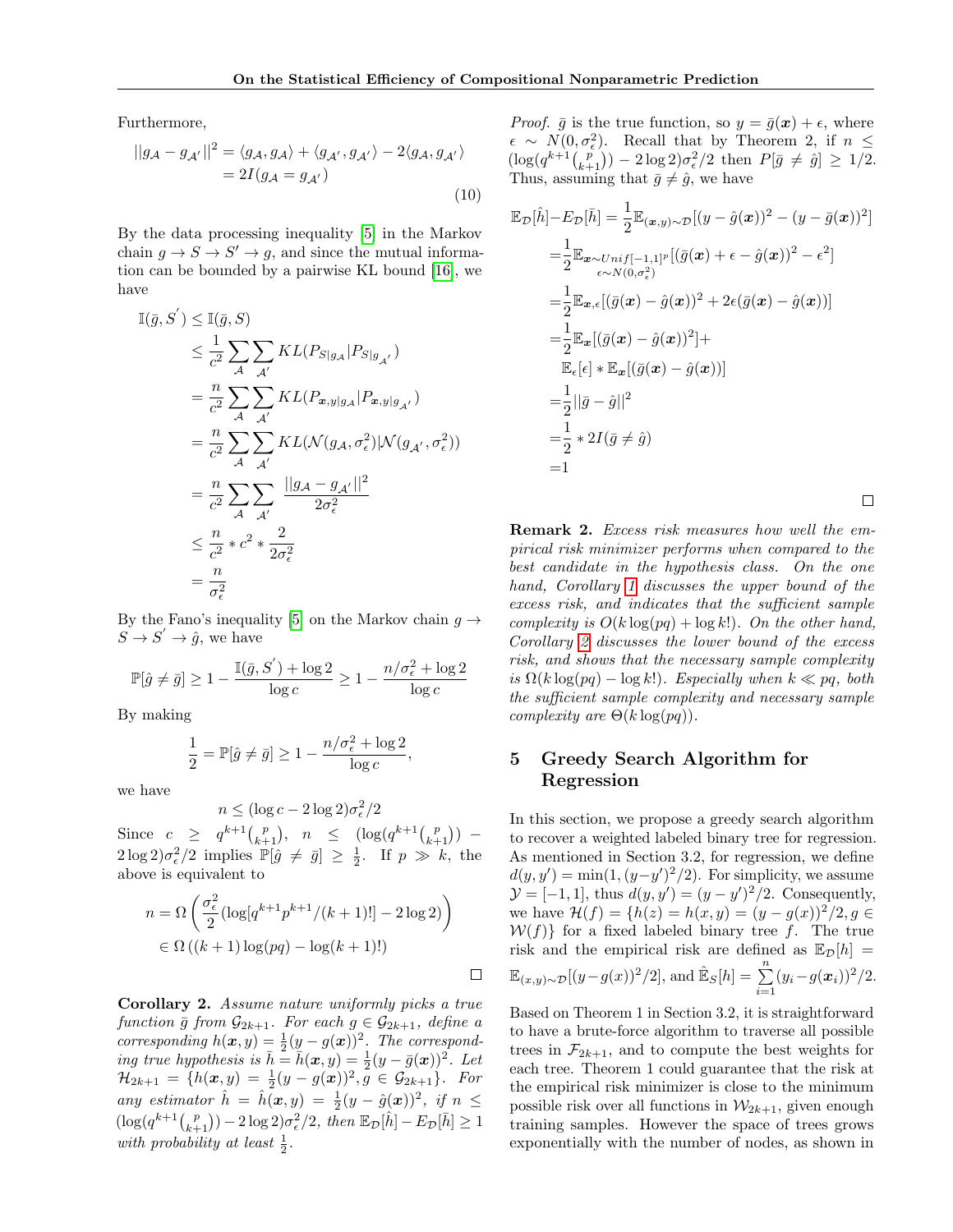Lemma [2,](#page-2-1) and therefore the brute-force algorithm is exponential-time.

After decades of work, the literature in tensor decomposition has still failed to provide polynomial-time algorithms with guarantees, for a general nonsymmetric tensor decomposition problem. In general, it has been shown that most tensor problems are NP-hard [\[8\]](#page-8-12). Therefore most existing literature considers a specific tensor structure like the symmetric orthogonal decomposition [\[1\]](#page-7-0). As shown in Figure [1\(b\),](#page-1-1) we can model the tensor decomposition problem in our framework, for a fixed tree. However in our problem, we learn the tree structure. Thus, our problem is harder than tensor decomposition.

Given the above, we propose a greedy search algorithm for learning the structure of predictor functions. A greedy approach was also taken in [\[6\]](#page-8-2) for learning the structure of kernels. Before we proceed, note that the uniform convergence of the empirical risk to the true risk holds for any  $h \in \mathcal{H}_{2k+1}$  and therefore, it applies to the greedy algorithm output, which is an element of  $\mathcal{H}_{2k+1}.$ 

Our algorithm begins by applying all basis functions to all input dimensions, and picking the one that minimizes  $\sum_{m=1}^{n} (y_m - w' \phi_{i'}(x_{j'}))^2/2$  among all function indices  $i' \in \{1, \ldots, q\}$  and coordinates  $j' \in \{1, \ldots, p\}$ , where  $w'$  is estimated separately for each candidate option  $(i', j')$ . This produces a tree with a single node. After this, we repeat the following search operators over the leaves of the current tree: Any leaf  $V$  can be replaced with  $V + V'$ , or  $V * V'$ , where  $V' = w' \phi_{i'}(x_{j'})$ .

Our algorithm searches over the space of trees using a greedy search approach. At each stage, we evaluate the replacement of every leaf by either a summation or multiplication, and compute the weight for the new candidate leaf while fixing all the other weights. Then we take the search operation with the lowest score among all leaves, and adjust all weights by coordinate descent at each iteration. (For completeness, we include our main algorithm in Appendix C.)

Computing the Weight. A main step in our main algorithm is the computation of the weight of a new candidate leaf, while fixing all the other weights. Fortunately, computing the new weight turns out to be a simple least square problem, but involves traversing the tree from the root to the candidate node being evaluated. (The corresponding algorithm can be found on Appendix C, with a concrete example to illustrate our algorithm.)

Computational Complexity. Next, we analyze the time complexity of our method. In iteration D, we solve  $O(pqD)$  single-dimensional closed-form optimization

problems: for all the D tree leaves, our algorithm tries to insert a new node with either  $" +"$  or  $"$ all q basis functions, and all  $p$  dimensions of  $x$ . In addition, it takes  $O(nD)$  time to compute the optimal weight (in closed-form) for a specific basis function of a specific dimension of  $x$  at a specific insert position on a dataset of size n. Finally, it takes  $O(nD)$  to adaptively update all weights at each step by coordinate descent. The computational complexity of our algorithm for k iterations is thus  $O(pqn(1^2+2^2+\cdots+k^2)) \in O(pqnk^3)$ . This can be reduced by processing the tree leaves (or alternatively, batches of data samples) in parallel.

#### 6 Experiments

In this section, we demonstrate our theorem in four simulation experiments. We use a function  $g(x)$  =  $0.3\sin(3\pi x_1)\cos(2\pi x_2) + 0.4x_3^2 - 0.3x_4$ , and noise standard deviation  $\sigma = 0.05$ . Our choice of the set of basis functions  $\Phi$  include B-spline of degree 1, Fourier basis functions:  $\{\sin(i\pi x), \cos(i\pi x)\}_{i=1,\dots,\infty}$  and truncated polynomials:  $\{x, x^2, x^3, (x-t)_+^3, t \in \mathbb{R}\},\$  where  $(x)_+ = max(x, 0)$ . We designed four different experiments to demonstrate our theoretical contributions. For each setting, the generalization error is estimated by the mean of 20 repeated trials in order to show error bars at 95% confidence level.

Experiment 1 We set the dimension of the explanatory variables  $p = 100$ , the number of basis functions:  $q = 40$ , and the number of iterations  $k = 10$ . For each value of  $n \in \{50, 100, 150, 200, 250\}$ , we sampled *n* random samples  $x_i$ ,  $y_i = g(x_i) + \epsilon_i$ ,  $i = 1, \dots, n$  for training, and  $n/3$  samples for testing. In Figure [3,](#page-6-0) we observe that the generalization error has a sharp decline when  $n$  increases from 50 to 100, and a slower decline for higher values of  $n$ . This demonstrates that the generalization error  $\propto \sqrt{\frac{1}{n}}$  as prescribed by Theorem [1.](#page-3-2)

<span id="page-6-0"></span>

Figure 3: Generalization error vs. sample size n.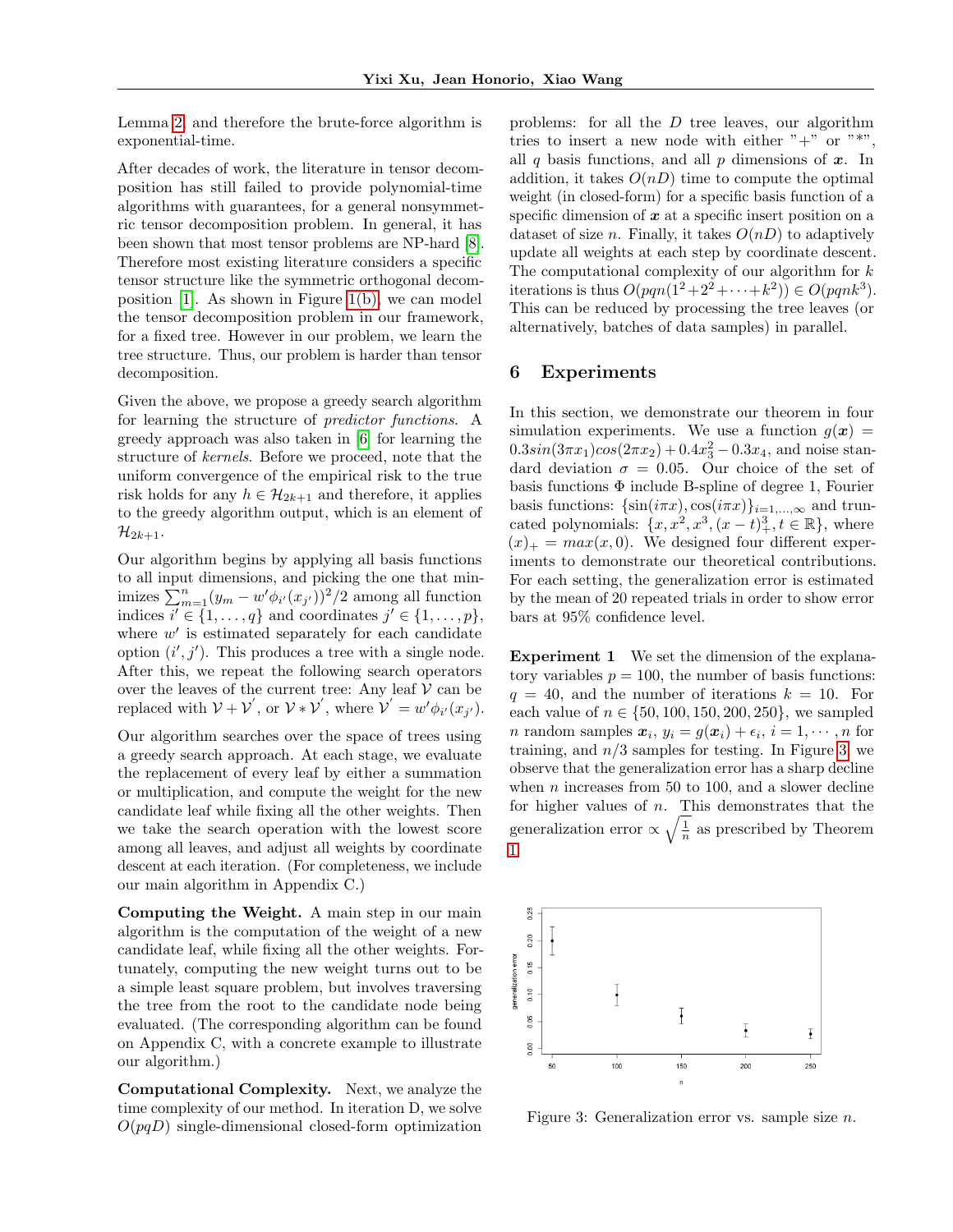**Experiment 2** We set the sample size  $n = 250$ , the number of basis functions:  $q = 40$ , and the number of iterations  $k = 10$ . For each value of  $p \in$  $\{10, 20, 50, 100, 200\}$ , we sampled 250 p – dimensional random samples  $\boldsymbol{x}_i, y_i = g(\boldsymbol{x}_i) + \epsilon_i, i = 1, \cdots, n$ for training, and 83 samples for testing. Figure [4](#page-7-1) shows that the generalization error grows rapidly when  $p \in (0, 50)$ , and the growth slows down as p increases. This finding matches the conclusion of Theorem [1](#page-3-2) that the generalization error  $\propto \sqrt{\log p}$ .

<span id="page-7-1"></span>

Figure 4: Generalization error vs. dimension of the explanatory variable p.

Experiment 3 We set the dimension of the explanatory variables  $p = 100$ , the number of basis functions:  $q = 40$ , and the sample size  $n = 250$ . For each value of the number of iterations  $k \in \{1, 5, 10, 20\}$ , we sampled 250 random samples  $x_i$ ,  $y_i = g(x_i) + \epsilon_i$ ,  $i = 1, \dots, n$ for training, and 83 samples for testing. As shown in Figure [5,](#page-7-2) the generalization error grows almost linearly as  $k$  increases when  $k$  is small, but the growth rate decreases apparently when  $k > 15$ . This is consistent with the theoretical result that the generalization error  $\propto √k$ .

<span id="page-7-2"></span>

Figure 5: Generalization error vs. number of iterations k.

Experiment 4 We set the dimension of the explanatory variables  $p = 20$ , the sample size  $n = 250$ , and the number of iterations  $k = 10$ . For each value of  $q \in \{10, 20, 50, 100\}$ , we sampled 250 random samples  $x_i, y_i = g(x_i) + \epsilon_i, i = 1, \dots, n$  for training, and 83 samples for testing. Figure [6](#page-7-3) indicates that the generalization error grows rapidly when  $q$  is small, and the growth slows down as  $q$  continue to increase. This matches the conclusion of Theorem [1](#page-3-2) that the generalization error  $\propto \sqrt{\log q}$ .

<span id="page-7-3"></span>

Figure 6: Generalization error vs. number of basis functions q.

Our methods are comparative to methods like Gaussian processes for two real-world data sets, although our model sizes are much smaller. (Please see Appendix D.)

## 7 Concluding Remarks

There are several ways of extending this research. While we focused on the sample complexity for trees of predictor functions, it would be interesting to analyze trees of kernels as well, as many popular kernel structures [\[6\]](#page-8-2) are equivalent to a labeled binary tree. Additionally, while we focused on learning trees, it would be interesting to propose methods for learning general directed acyclic graphs.

#### References

- <span id="page-7-0"></span>[1] Animashree Anandkumar, Rong Ge, Daniel J Hsu, Sham M Kakade, and Matus Telgarsky. Tensor decompositions for learning latent variable models. Journal of Machine Learning Research, 15(1):2773– 2832, 2014.
- [2] P. Bartlett and S. Mendelson. Rademacher and Gaussian complexities: Risk bounds and structural results. Journal of Machine Learning Research, 3(Nov):463–482, 2002.